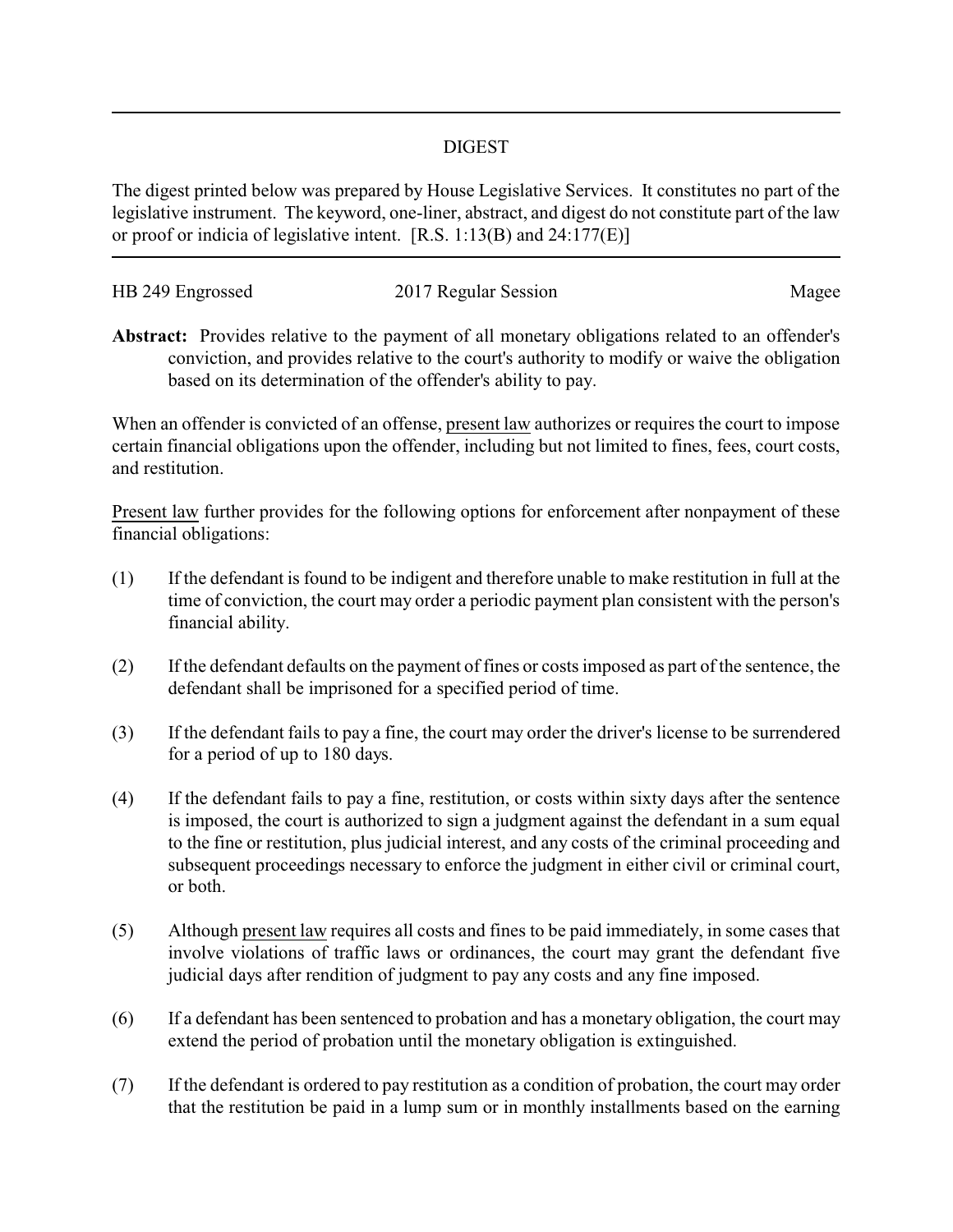capacity and assets of the defendant.

- (8) Prior to the enforcement of any restitution order, the defendant shall be notified of the right to have a judicial determination of the amount of restitution, cost, or fine.
- (9) The court may, in lieu of a monthly probation supervision fee, require the defendant to perform a specified amount of community service work each month if the court finds that the defendant is unable to pay the supervision fee.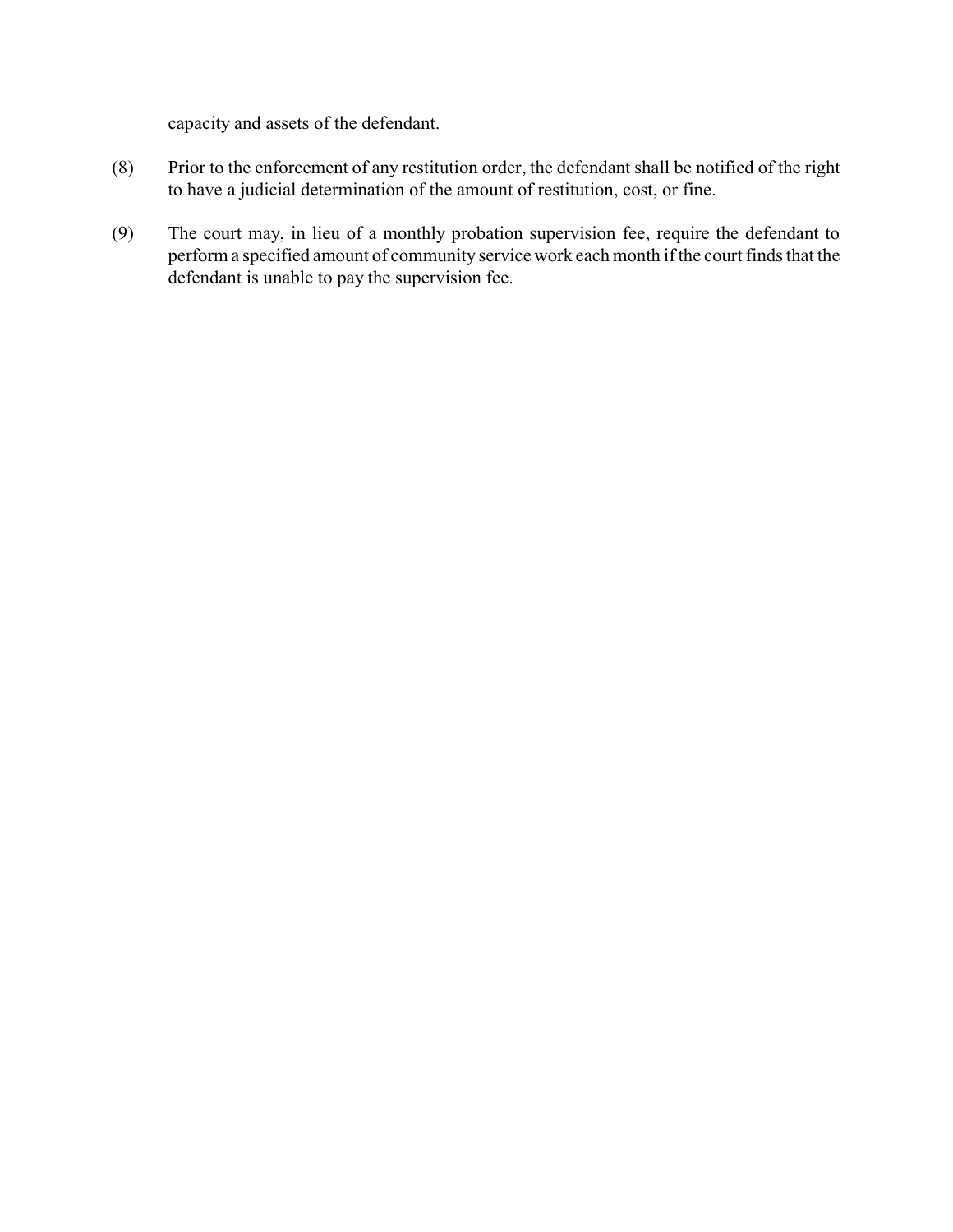(10) Each district attorney's office is authorized to establish a special division in the office designated as the "restitution recovery division" for the administration, collection, and enforcement of victim restitution, victim compensation assessments, probation fees, and payments in civil or criminal proceedings ordered by the court, judgments entered which have not been otherwise vacated, or judicial relief given from the operation of the order or judgment. The district attorney is authorized to take all lawful action necessary to require compliance with court-ordered payments.

Proposed law makes the following changes to present law:

- (1) Provides that notwithstanding any provision of present law, prior to ordering the imposition of anyfinancial obligation, the court shall determine whether payment in full of the aggregate amount of all the financial obligations imposed upon the defendant would cause substantial financial hardship to the defendant or his dependents. This determination cannot be waived by the defendant.
- (2) Provides that "substantial financial hardship" has the same meaning as defined by present law (R.S. 15:175) relative to determinations of indigence for purposes of appointment of counsel.
- (3) Defines "financial obligation" as any fine, fee, cost, restitution, or other monetary obligation authorized by present law and imposed upon the defendant as part of a criminal sentence, incarceration, or as a condition of the defendant's release on probation or parole.
- (4) If the court determines that payment in full of the aggregate amount of all financial obligations imposed upon the defendant would cause substantial financial hardship to the defendant or his dependents, requires the court to either waive all or any portion of the financial obligations or order a payment plan that requires the defendant to make a monthly payment to fulfill the financial obligations.
- (5) In cases where restitution has been ordered, provides that half of the defendant's monthly payment shall be distributed toward the defendant's restitution obligation.
- (6) Provides that during any periods of unemployment, homelessness, or other circumstances in which the defendant is unable to make the monthly payment, the court or the defendant's probation and parole officer is authorized to impose a payment alternative, including but not limited to any of the following: substance abuse treatment, education, job training, or a maximum of 15 hours of community service.
- (7) If the defendant's circumstances and ability to pay change, authorizes the court, upon motion of the defendant or his attorney, to reevaluate the defendant's ability to continue the monthly payments and either waive or modify the defendant's financial obligation, or recalculate the amount of the monthly payment.
- (8) Provides that the defendant's outstanding financial obligations may be forgiven and considered paid-in-full if the defendant makes consistent monthly payments for either 12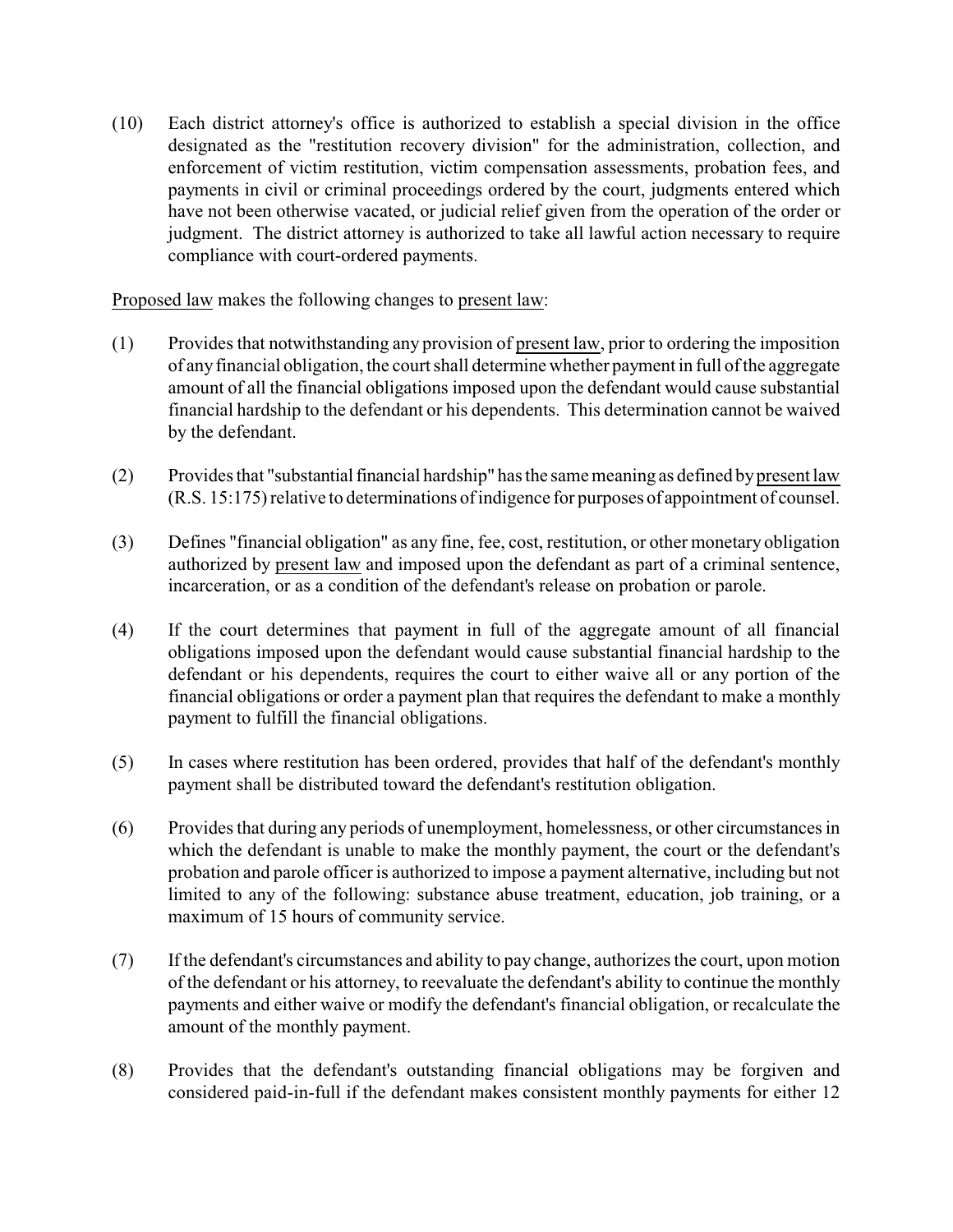consecutive months or consistent monthly payments for half of the defendant's term of supervision, whichever is longer.

Proposed law further amends present law to provide that if it is determined, pursuant to proposed law, that payment in full of the aggregate amount of all financial obligations imposed upon the defendant would cause substantial financial hardship to the defendant or his dependents, the defendant cannot be subject to the following penalties for failure to make payment:

- (1) Imprisonment for failure to pay fine or costs imposed as part of the sentence.
- (2) Suspension of driving privileges for failure to pay fines levied against him.
- (3) Enforcement of fines, restitution, or costs by civil process.

Finally, proposed law provides for the following:

- (1) Prohibits the court from extending a defendant's probation for the purpose of collecting any unpaid monetary obligation but allows the court to refer the unpaid monetary obligation to the office of debt recovery pursuant to present law (R.S. 47:1676). Further amends the present law definition of "agency" to include courts solely for the purpose of recovering unpaid monetary obligations that remain at the end of the defendant's probation period.
- (2) Prohibits the district attorney from filing a petition for revocation of probation, filing a petition for contempt of court, or instituting any other civil or criminal proceeding for the purpose of requiring a defendant to comply with his financial obligations.
- (3) Provides that prior to authorizing the issuance of a warrant for arrest for a missed payment or missed court appearance related to the defendant's failure to make payment, the court shall send notification to the defendant with information about the process for resolving missed payments, a statement that the defendant will not be jailed for inability to pay, and the date by which the defendant shall either make payment, request a payment alternative, or request a modification or waiver of his outstanding debt pursuant to the provisions of proposed law.

Effective Aug. 1, 2018.

(Amends R.S. 47:1767(B)(1) and C.Cr.P. Arts. 883.2(D), 884, 885.1(A), (C), and (D), 886(A), 888, 894.4, 895.1(A)(1) and (2)(a), (D), and (E), and 895.5(C); Adds C.Cr.P. Arts. 875.1, 885.1(E), and 886(C); Repeals C.Cr.P. Art. 895.1(F))

## Summary of Amendments Adopted by House

- The Committee Amendments Proposed by House Committee on Administration of Criminal Justice to the original bill:
- 1. Remove the provision that presumes "substantial financial hardship" if the defendant has